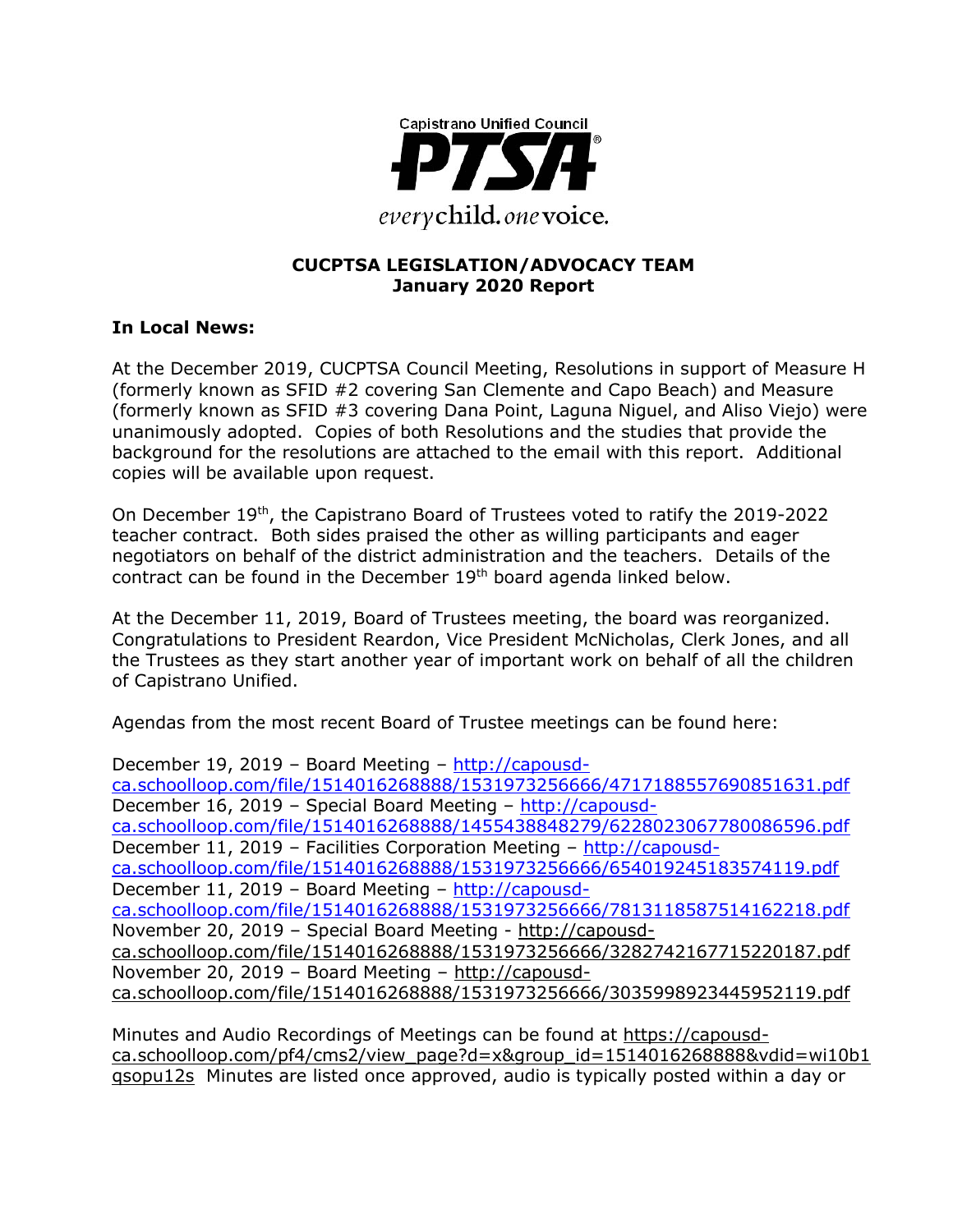two of the meeting. Also, on this page are links to 2018-2019 minutes/agendas/audio and previous years.

## **From Fourth District PTA:**

**Sacramento Safari February 24 & 25, 2020** – Registration is now open. Go to <http://www.fourthdistrictpta.org/2020-sacramento-safari-registration/> to register. Register by January 27th to attend.

Sacramento Safari is an amazing opportunity to advance your advocacy efforts, meet with other advocates, meet with electeds, and bring our message and issues to Sacramento. Please work with your unit to send a representative to Sacramento Safari this year.

**Please join us for the next 4th District Advocacy Forum on January 24, 2020, at** 

**9:30am** at the Fountain Valley Unified District Offices (10055 Slater Avenue, Fountain Valley, CA 92708) for the OC School Superintendents Roundtable. Superintendents from Anaheim Elementary, Orange County Superintendent, Buena Park, and Irvine Unified will be in attendance. Discussion will include issues in the various school districts, daily challenges, changes they would like to make, solutions they have found, and how parents can get involved.

### **Talking Points for Legislative Chairs, December 2019**

Details are in the December issue of the *Advocacy Communicator.*

- California State PTA is supporting two state initiatives dealing with school funding:
	- $\circ$  One is a \$15 billion school facilities bond that will be on the March 2020 ballot for approval by voters.
	- o The Schools and Communities First initiative would require commercial and industrial real estate property to be taxed at the current market value. This would raise between \$6.5 billion and \$11.5 billion a year, and 40 percent of that would go to schools. California State PTA is urging members to help collect signatures to get this on the November 2020 ballot.
- If our school district is running a local school facilities bond our PTA can be actively involved in supporting it, if our members vote to approve it. There's more information in the *Communicator* and at fourthdistrictpta.org
- The Orange County Department of Education has submitted two budgets to the State Department of Education, one signed by the county superintendent and the other submitted by three county school board members. Neither one was approved by the State Department of Education, putting the county in an unprecedented situation.
- The Fourth District PTA Advocacy Forum on January 24 will have a panel of superintendents from four Orange County school districts and Orange County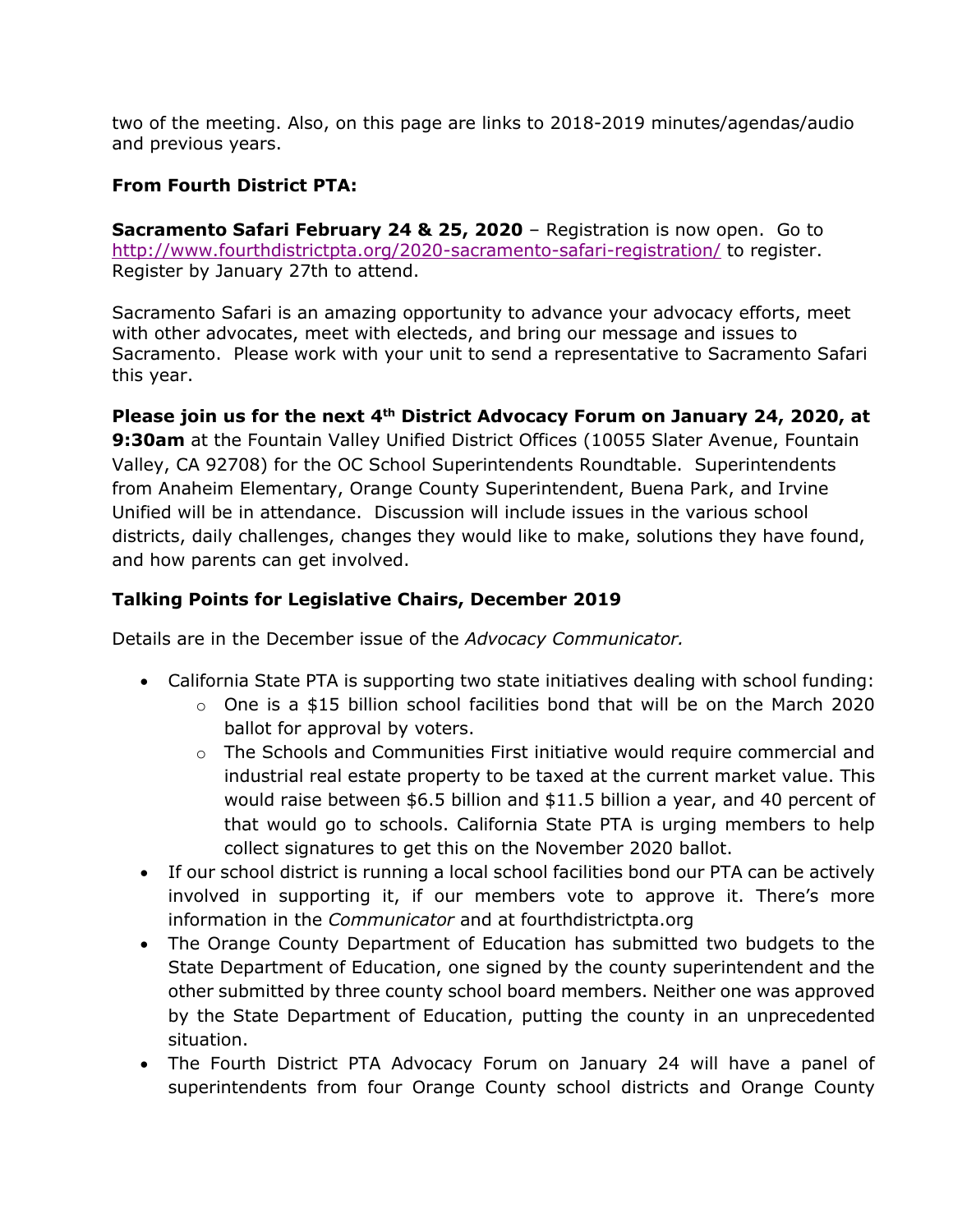Superintendent Al Mijares. It's always very interesting to hear from our local superintendents. This is free and open to all PTA members.

- The next California State PTA advocacy conference call is on Wednesday, February 5. Directions are in the *Communicator*.
- Register for Sacramento Safari by January 27th. We should register now!

Back issues of the Communicator can be found at: <http://www.fourthdistrictpta.org/advocacy-communicator/>

#### **CA PTA Monthly Advocacy Calls:**

Join California State PTA Director of Legislation, Shereen Walter, and members of the Legislation Team for monthly calls discussing current info on what is happening in the area of advocacy at the local, state and federal level. Get a chance to hear from other local leaders around the state on how they are advocating in their school and community.

A conference call line has been reserved for every first Wednesday of the following months from  $7 - 8$  p.m.

- February 5, 2020
- March 4, 2020
- April 1, 2020
- May 6, 2020

#### **Dial-In Number:** (605) 313-4821 **Participant Access Code:** 604265#

To mute or unmute during the session, press \*6.

If you encounter any phone issues like dropped calls or long periods of silence, please hang up and dial (805) 360-1075. This reroutes you to a different port in their system so you can enter our dial-in number directly.

### **In State News:**

#### **Help Us Secure the funding we need to support our children – from the California PTA:**

In 2020, two important school funding measures are facing California voters. We urge you to vote for both of them, because the billions of dollars they will raise will not only improve the safety and infrastructure of school facilities, but will also allow districts to fund a full curriculum, which includes science and arts education.

**The Public Preschool, K-12, and College Health and Safety Bond Act of 2020** (also known as Proposition 13-2020) will raise \$9 billion for the K-12 system and \$2 billion for each of the three higher education segments (UC, CSU, and Community Colleges) to construct and modernize school facilities. It will appear on the March 3, 2020 ballot. Click [https://capta.org/focus-areas/advocacy/state-ballot-](https://capta.org/focus-areas/advocacy/state-ballot-measures/prop-13-2020/)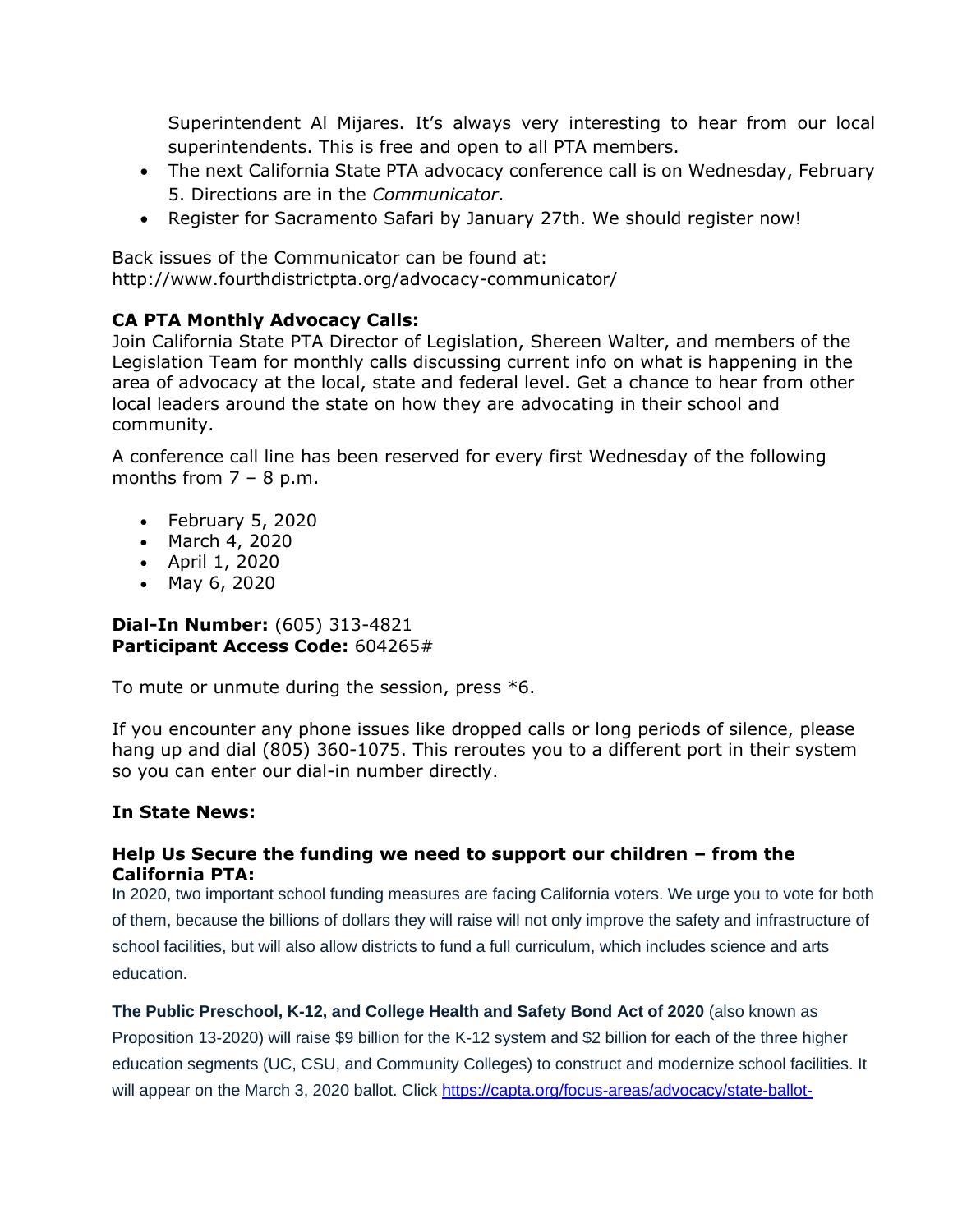[measures/prop-13-2020/](https://capta.org/focus-areas/advocacy/state-ballot-measures/prop-13-2020/) to read more about it on the CAPTA website � you'll find a summary of the measure and links to useful documents, including the full text of the measure and the California State PTA Study Committee Report.

**The California Schools and Local Communities Funding Act of 2020** (also known as the "split roll" initiative), will raise approximately \$12 billion in annual funds for public education, local governments and community services by reassessing and taxing certain commercial properties at current market value. The initiative will appear on the November 2020 statewide ballot if it gets enough signatures to qualify by April 14. Click <https://capta.org/focus-areas/advocacy/state-ballot-measures/split-roll-initiative/> to read more about the initiative on CAPTA's website, including how to sign the petition and how to volunteer to collect signatures.

**Gavin Newsom's 1st-year K-12 scorecard: good grades on priorities and some incompletes: He funded beyond the minimum, struck deals on charter schools and building aid** by John Fensterwald – But in his first year in office, Newsom partially made good on education positions he highlighted on his website and in a questionnaire for EdSource. These include making early education a priority, funding incentives to hire more teachers and creating the framework for a database to track students from pre-K to higher ed. In 2019, he also made decisions that sometimes surprised, and largely pleased, education groups and advocates and that distinguished him from his predecessor, Gov. Jerry Brown. Read the complete article at: [https://edsource.org/2020/gavin-newsoms-1st-year-k-12-scorecard-good-grades-on](https://edsource.org/2020/gavin-newsoms-1st-year-k-12-scorecard-good-grades-on-priorities-and-some-incompletes/)[priorities-and-some-incompletes/](https://edsource.org/2020/gavin-newsoms-1st-year-k-12-scorecard-good-grades-on-priorities-and-some-incompletes/)

**California education issues to watch in 2020 – and predictions of what will happen: Gov. Newsom will fight for school bond but not for 'split-roll' tax reform** by John Fensterwald - You can wager on anything in Las Vegas. Well, almost. I have yet to see the over/under on whether the State Board of Education will pass the next LCAP revision. That's why I created my own currency, the Fenster – redeemable in EdSource swag if we open an online store. For now, Fensters are only worth bragging rights on my annual predictions column. Continue reading John's California education predictions for 2020 here: [https://edsource.org/2020/california-education-issues-to](https://edsource.org/2020/california-education-issues-to-watch-in-2020-and-predictions-of-what-will-happen/)[watch-in-2020-and-predictions-of-what-will-happen/](https://edsource.org/2020/california-education-issues-to-watch-in-2020-and-predictions-of-what-will-happen/)

**'Tax exhaustion' may be on the horizon** by Dan Walters – California's local governments – cities especially – and school districts have been packing ballots with tax increase measures in recent years and another batch is on tap for the next year. Voters have, more often than not, bought into officials' pleas for more revenue and promises to spend it on popular services and facilities. Read the entire article at <https://calmatters.org/commentary/taxes-voters-schools-pension/>

**How to Create a Classroom That's a Safe Space for Failure** by Michael Bycraft – Over the last five years, I have worked hard to teach my students that failure is a gift. Setbacks, changes and struggles are an essential part of learning. Things can always be improved. This isn't a new idea, but we still struggle with the idea that failure is a necessary component of success. Embracing failure can seen counterintuitive to students. If we have always taught our kids that every test must be an A+, then how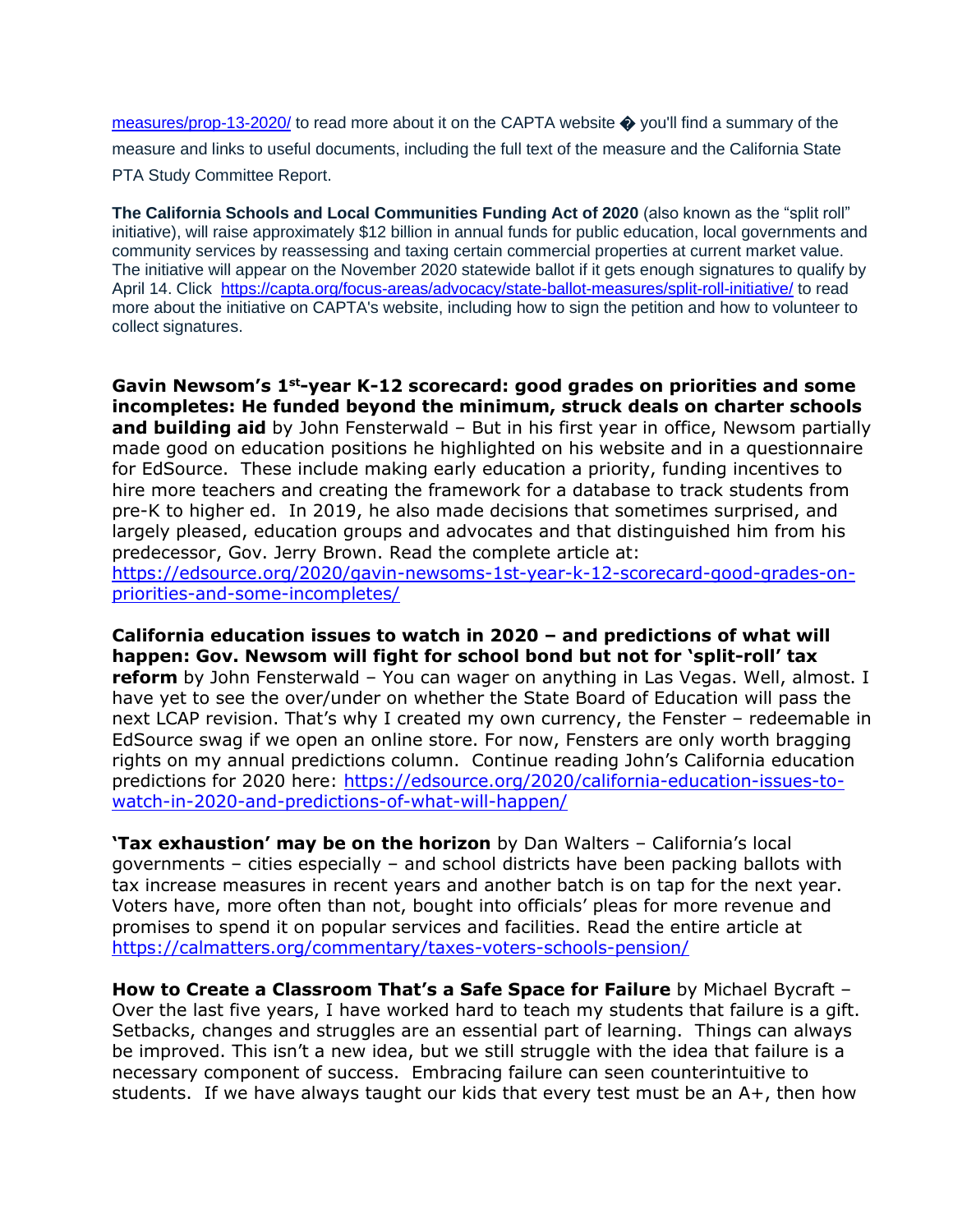do we support them when it isn't?  $-$  a continuing look at growth mindsets vs. a fixed mindset. Read the entire article at [https://www.edsurge.com/news/2019-11-26-how](https://www.edsurge.com/news/2019-11-26-how-to-create-a-classroom-that-s-a-safe-space-for-failure)[to-create-a-classroom-that-s-a-safe-space-for-failure](https://www.edsurge.com/news/2019-11-26-how-to-create-a-classroom-that-s-a-safe-space-for-failure)

**Helping students develop metacognitive skills to understand the 'why' of learning** by Lauren Barack – Real-world learning, particularly for middle and high school students, is key for helping them develop skills and absorb knowledge that will eventually apply to their life outside the classroom. School may prepare students for higher education, but it should also prepare them for practical situations like how to balance a checkbook, how to collaborate with peers, or how to write a cover letter that lands them the first job in their hoped-for career. Read the entire article at: [https://www.educationdive.com/news/helping-students-develop-metacognitive-skills](https://www.educationdive.com/news/helping-students-develop-metacognitive-skills-to-understand-the-why-of-le/)[to-understand-the-why-of-le/](https://www.educationdive.com/news/helping-students-develop-metacognitive-skills-to-understand-the-why-of-le/)

**L.A. Unified's ban on willful defiance suspensions, six years later – Some schools report dramatic improvements in campus culture.** By Carolyn Jones – Long before California banned suspensions for "willful defiance" or disruption of school activities in K-8 classrooms, Los Angeles Unified embarked on an even more ambitious goal: eliminate defiance suspensions entirely. Six years after it implemented the policy, L.A. Unified officials, advocates and students say they've seen dramatic improvements in campus culture at many schools, providing lessons for California as it attempts to reshape school discipline across the state. Read the entire article at: [https://edsource.org/2019/how-l-a-unifieds-ban-on-willful-defiance-suspensions](https://edsource.org/2019/how-l-a-unifieds-ban-on-willful-defiance-suspensions-turned-out-six-years-later/)[turned-out-six-years-later/](https://edsource.org/2019/how-l-a-unifieds-ban-on-willful-defiance-suspensions-turned-out-six-years-later/)

**Number of high school seniors 'hooked' on vaping more than doubled in the last year** by Melissa Healy - With public health officials scrambling to understand a mysterious lung affliction linked to electronic cigarettes, a new survey of American teens suggests that the behavior tied to the deadly illness has spread at a historic rate. Read the entire article at: [https://www.latimes.com/science/story/2019-12-17/high](https://www.latimes.com/science/story/2019-12-17/high-school-seniors-hooked-on-vaping-more-than-doubled)[school-seniors-hooked-on-vaping-more-than-doubled](https://www.latimes.com/science/story/2019-12-17/high-school-seniors-hooked-on-vaping-more-than-doubled)

**The future of sex ed has arrived. Is America ready?** Even in liberal California, families are pushing back against lessons on gender identity. The battles could be a blueprint for the rest of the country. By Anna North [https://www.vox.com/identities/2019/12/3/20877238/sex-education-california-lgbtq](https://www.vox.com/identities/2019/12/3/20877238/sex-education-california-lgbtq-gender-schools-health)[gender-schools-health](https://www.vox.com/identities/2019/12/3/20877238/sex-education-california-lgbtq-gender-schools-health)

**Census 2020** – In April 2020, the next US Census taking happens. It is important for an accurate count to occur. The results of the Census impact school funding from the federal level, apportionment of seats within the state and federal elected houses, and helps decide where new infrastructure is built. Here is a helpful site for all things Census: <https://occensus.org/>

#### **Census Bureau launches Statistics In Schools program ahead of 2020 Census**

by Shawna De La Rosa – While part of the program's purpose is to encourage students to urge their families to participate in the 2020 Census, the statistics gleaned from the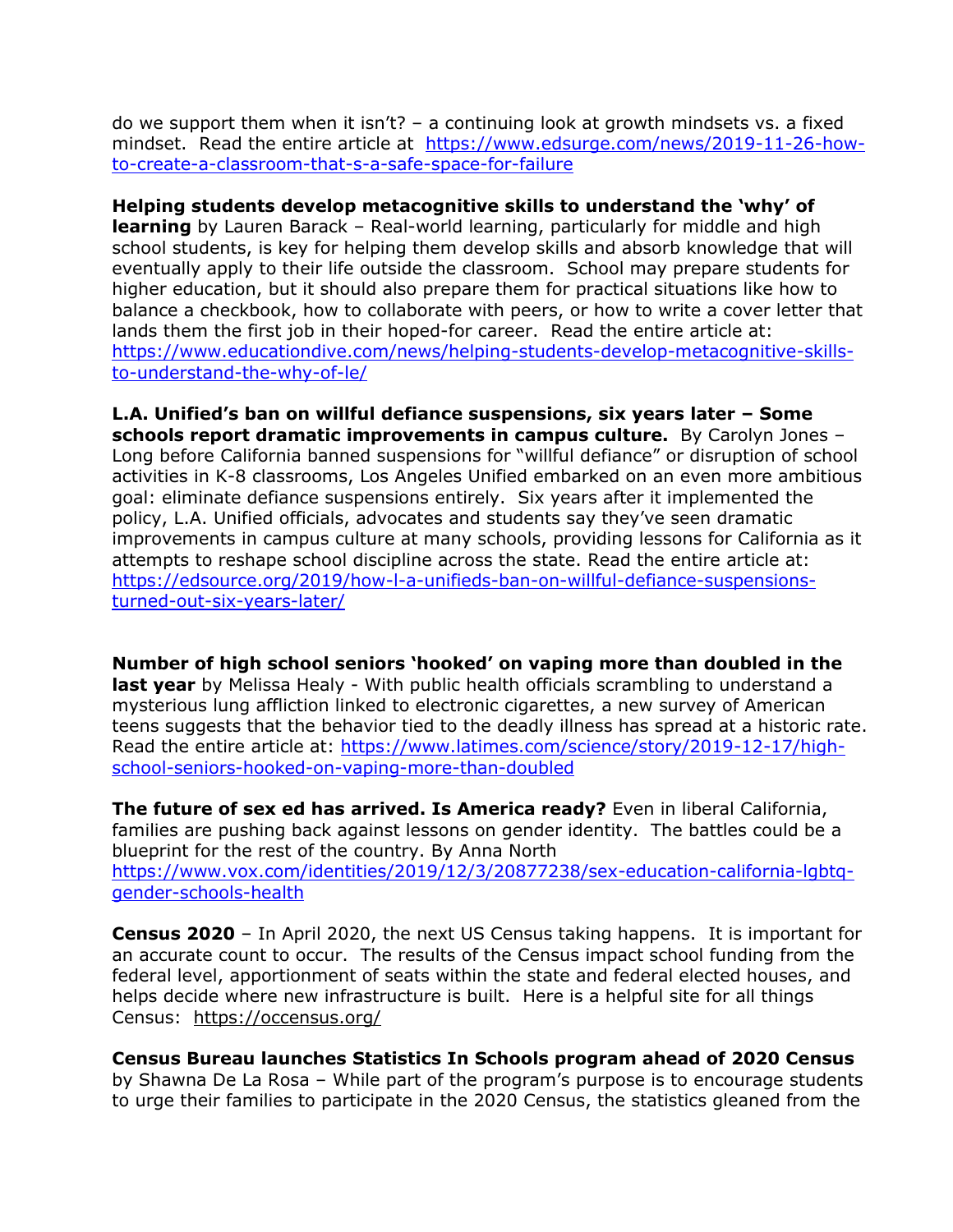work unlock valuable – and interesting – data that can encourage deeper math exploration. Many math and science professionals believe schools need to teach more statistic and data analysis, with some saying statistics is more important than calculus. Read the entire article at: [https://www.educationdive.com/news/census-bureau](https://www.educationdive.com/news/census-bureau-launches-statistics-in-schools-program-ahead-of-2020-census/)[launches-statistics-in-schools-program-ahead-of-2020-census/](https://www.educationdive.com/news/census-bureau-launches-statistics-in-schools-program-ahead-of-2020-census/)

### **At the National Level:**

**Trump signs spending bill, includes \$1.3B increase in ed funding** by Naaz Modan – After a passing Senate vote Thursday, President Donald Trump signed the bipartisan budget package for FY2020, including an additional \$1.3B for education spending compared to previous fiscal years. Read the complete article/analysis at: [https://www.educationdive.com/news/congress-set-to-approve-spending-bill-includes-](https://www.educationdive.com/news/congress-set-to-approve-spending-bill-includes-13b-increase-in-ed-fundin/)[13b-increase-in-ed-fundin/](https://www.educationdive.com/news/congress-set-to-approve-spending-bill-includes-13b-increase-in-ed-fundin/)

**With growing calls for more mental health services, states tackle school counselor caseloads: A 250-to-1 ratio is recommended, but it's much higher in many states – Arizona peaks at 905-to-1. And funds aren't always available to help lower the numbers.** By Linda Jacobson - The decision by CUSD and other districts across California to hire more counselors has reduced average counselor-tostudent ratios statewide from some of the highest in the country, at more than 1,000 to-1 in 2010-11, to 663-to-1 — still much higher than the American School Counselor Association's (ASCA) recommended 250-to-1 standard, but a significant reduction nonetheless. Read the entire article at: [https://www.educationdive.com/news/with](https://www.educationdive.com/news/with-growing-calls-for-more-mental-health-services-states-tackle-school-co/556169/)[growing-calls-for-more-mental-health-services-states-tackle-school-co/556169/](https://www.educationdive.com/news/with-growing-calls-for-more-mental-health-services-states-tackle-school-co/556169/) btw Capistrano Unified is mentioned often in this article highlighting our counselor program, but also that we continue to need to do more.

**A Dreaded Part of Teachers' Jobs: Restraining And Secluding Students** by Clare Lombardo and Jenny Abamu – Restraint and seclusion in schools can mean anything from holding or using restraints on a student to isolating them in a separate room or space. According to federal guidance, these methods are meant to be a last resort, when students are believed to be a danger to themselves or others. These practices are most often used on students with disabilities or special needs. Read the complete article at: [https://www.npr.org/2019/12/05/777358918/a-dreaded-part-of-teachers](https://www.npr.org/2019/12/05/777358918/a-dreaded-part-of-teachers-jobs-restraining-and-secluding-students)[jobs-restraining-and-secluding-students](https://www.npr.org/2019/12/05/777358918/a-dreaded-part-of-teachers-jobs-restraining-and-secluding-students)

### **From the National PTA:**

### **Advocacy letters for National PTA:**

Please visit the Take Action site<https://www.pta.org/home/advocacy/take-action> to send a letter to your Congress members on the issues of the day/week/month. Here you can keep up-to-date on the latest issues the National PTA is supporting or opposing.

The 116<sup>th</sup> Congress is considering the following legislation items. The National PTA is supporting (green checkmarks) or opposing (red x) the following items: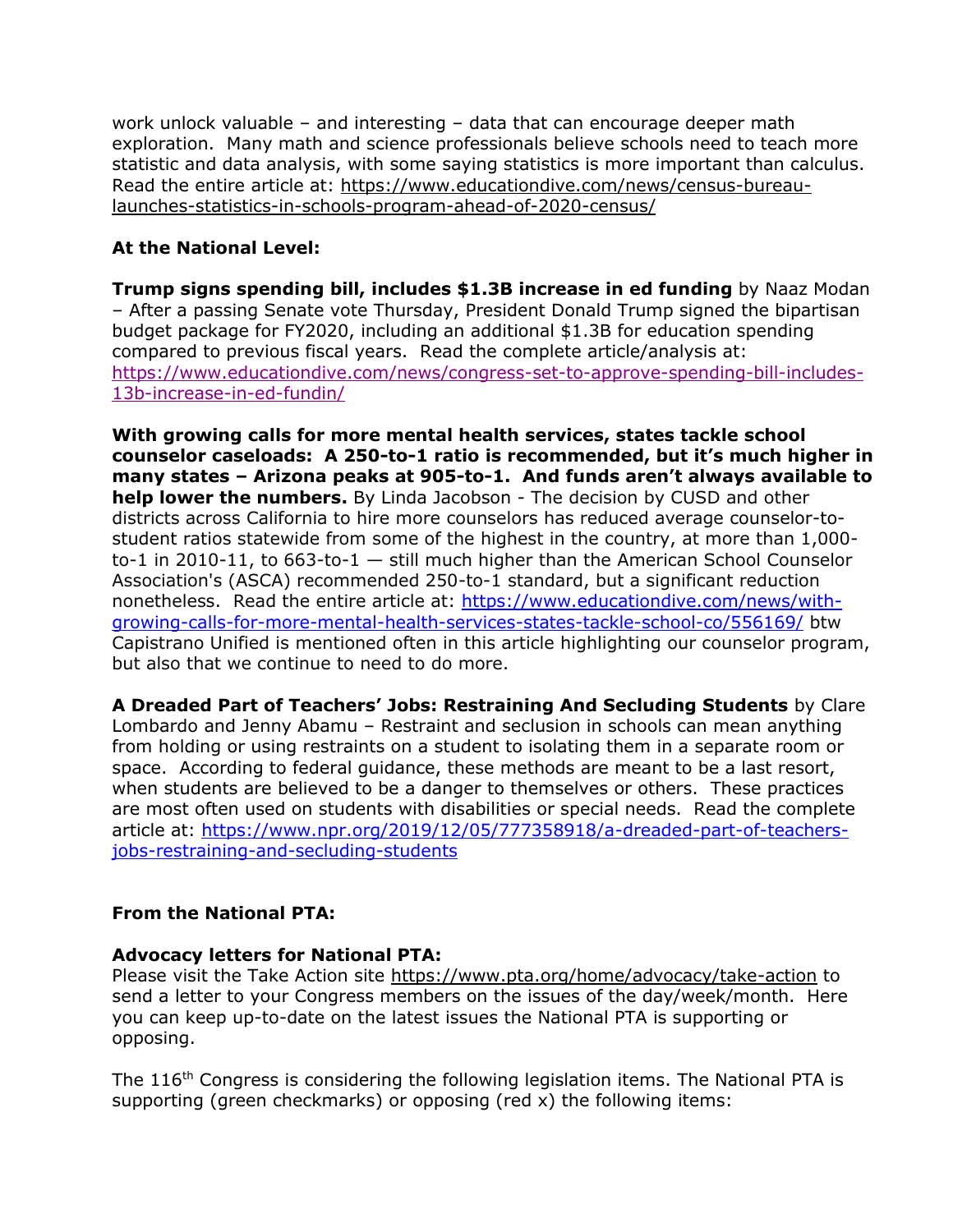### **Child Health and Safety**

H.R. 5: Equality Act | 116th Congress (2019-2020)

H.R. 662: REACH Act | 116th Congress (2019-2020)

H.R. 852: Get the Lead Out of Schools Act | 116th Congress (2019-2020)

H.R. 2311: Anti-Lunch Shaming Act of 2019| 116th Congress (2019-2020)

H.R. 2599: Suicide and Threat Assessment Nationally Dedicated to Universal Prevention Act of 2019| 116th Congress (2019-2020) Ø

⊗ Ō ◙ Ø

Ø

Ø

Ø

H.R. 3451: To protect children affected by immigration enforcement actions 116th Congress (2019-2020)

H.R. 3452: To amend part E of title IV of the Social Security Act to ensure that immigration status alone does not disqualify a parent, legal guardian, or relative from being a placement for a foster child, to authorize discretion to a State, county, or other political subdivision of a State to delay filing for termination of parental rights in foster care cases in which an otherwise fit and willing parent or legal guardian has been deported or is involved in (including detention pursuant to) an immigration 116th Ø Congress (2019-2020)

H.R. 4019: To protect and educate children about the dangers of e-cigarettes and other electronic nicotine delivery systems, and for other purposes 116th Congress (2019-2020)

H.R. 4381: To effectively staff the public elementary schools and secondary schools of the United States with school-based mental health services providers| 116th Congress (2019-2020) Ø

S. 788: A bill to prohibit discrimination on the basis of sex, gender identity, and sexual orientation, and for other purposes | 116th Congress (2019-2020)

S. 1119: A bill to amend the Richard B. Russell National School Lunch Act to prohibit the stigmatization of children who are unable to pay for meals| 116th Congress (2019- 2020)

S.1832: A bill to protect and educate children about the dangers of e-cigarettes and other electronic nicotine delivery systems and for other purposes 116th Congress Ø (2019-2020)

Ø S. 2097: Protecting Sensitive Locations Act 116th Congress (2019-2020) S.2492: Suicide Training and Awareness Nationally Delivered for Universal Prevention Act of 2019| 116th Congress (2019-2020)

S. 2499: A bill to effectively staff the public elementary schools and secondary schools of the United States with school-based mental health services providers| 116th Ø Congress (2019-2020)

S. 2548: A bill to amend the Elementary and Secondary Education Act of 1965 to address and take action to prevent bullying and harassment of students| 116th Congress (2019-2020)

S. 2600: A bill to promote minimum State requirements for the prevention and treatment of concussions caused by participation in school sports and for other purposes| 116th Congress (2019-2020)

### **Education Technology and Student Data Privacy**

H.R. 1693: To require the Federal Communications Commission to make the provision of Wi-Fi access on school buses eligible for E-rate support|116th Congress 2019-2020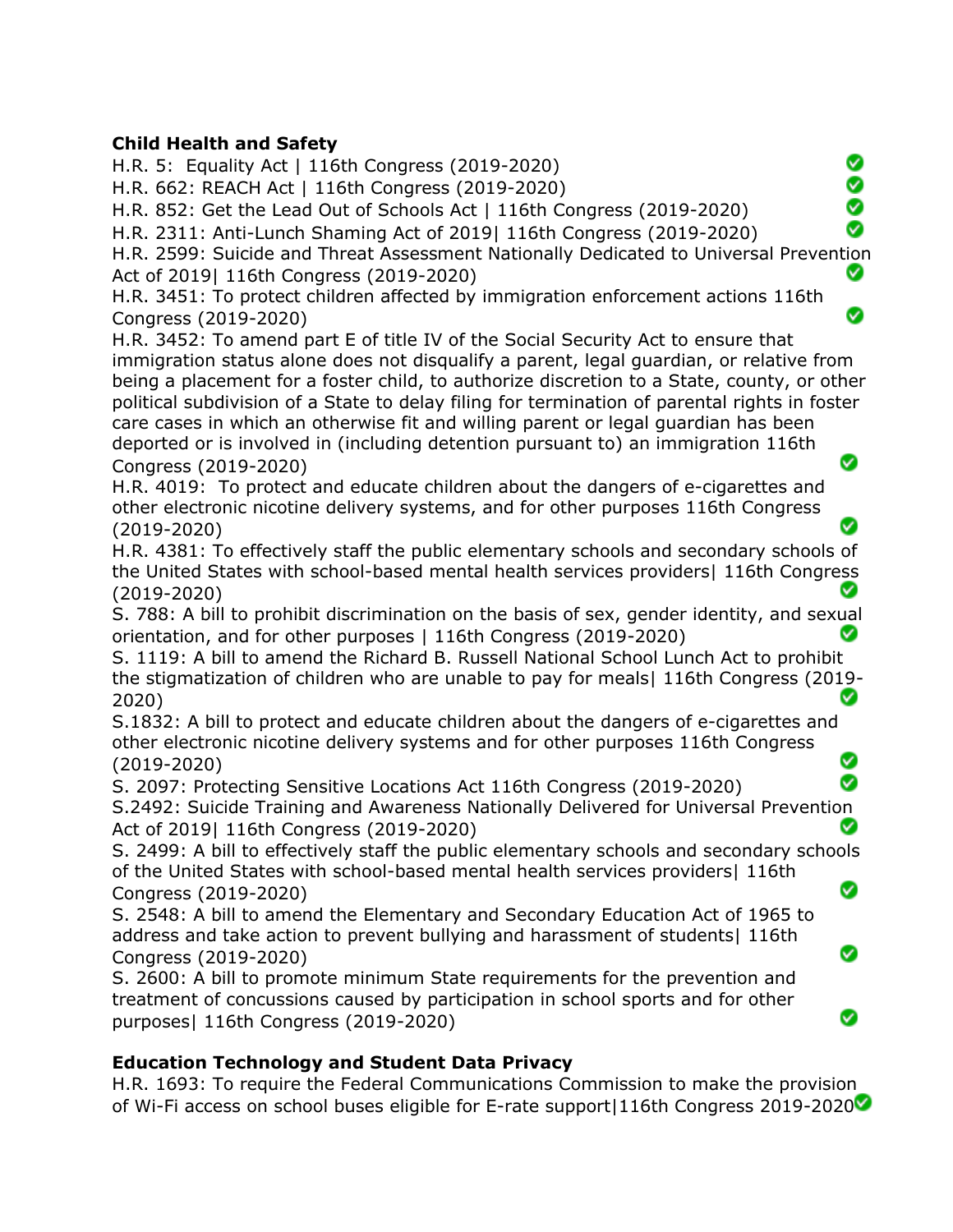S. 558: CAMRA Act| 116th Congress (2019-2020)

S.738: A bill to require the Federal Communications Commission to make the provision of W-Fi access on school buses eligible for E-rate support |116th Congress (2019-2020 S.1167: A bill to require the Assistant Secretary of Commerce for Communications and Information to establish a State Digital Equity Capacity Grant Program, and for other Ø purposes | 116th Congress (2019-2020)

Ø

ೞ

◙

⊗ 8<br>8

Ø

Ø

Ø

Ø

## **Elementary and Secondary Education**

H.R. 69: Ending Common Core and Expanding School Choice Act| 116th Congress (2019-2020)

H.R. 865: To provide for the long-term improvement of public school facilities, and for other purposes. | 116th Congress (2019-2020) H.R. 4220: Chronic Absenteeism Reduction in Every School (CARES) Act| 116th Congress (2019-2020)

S. 5: Educational Opportunities Act. | 116th Congress (2019-2020)

S. 213: A bill to amend the SOAR Act. | 116th Congress (2019-2020)

S. 235: Teachers Are Leaders Act | 116th Congress (2019-2020)

S. 266: A bill to provide for the long-term improvement of public school

facilities, and for other purposes. | 116th Congress (2019-2020) S. 579: A bill to provide grants to eligible local educational agencies to help public schools reduce class size in the early elementary grades, and for other purposes. | 116th Congress (2019-2020)

S. 1299: A bill to amend the Elementary and Secondary Education Act of 1965 to provide grants to local educational agencies to encourage girls and underrepresented minorities to pursue studies and careers in STEM fields 116th Congress (2019-2020) S. 2784: Family Friendly Schools Act. | 116th Congress (2019-2020)

## **Federal Investments in Education**

H.R. 2021: To amend the Balanced Budget and Emergency Deficit Control Act of 1985 and to establish a congressional budget for fiscal year 2020. | 116th Congress (2019- 2020)

H.R. 2315: To require full funding of part A of title 1 of the Elementary and Secondary Education Act of 1965 and the Individuals with Disabilities Act. | 116th Congress (2019- 2020) Ø

H.R. 3647: Impact Aid Infrastructure Act 116th Congress (2019-2020) S.1172: A bill to require full funding of part A of title 1 of the Elementary and Secondary Education Act of 1965 and the Individuals with Disabilities Act | 116th Congress (2019-2020)

# **Gun Safety and Violence Prevention**

Ø H.R. 8: Bipartisan Background Checks Act of 2019 | 116th Congress (2019-2020) H.R. 1236: Extreme Risk Protection Order Act of 2019 | 116th Congress (2019-2020) S. 42: Background Check Expansion Act | 116th Congress (2019-2020) Ø S. 506: Extreme Risk Protection Order Act of 2019| 116th Congress (2019-2020)